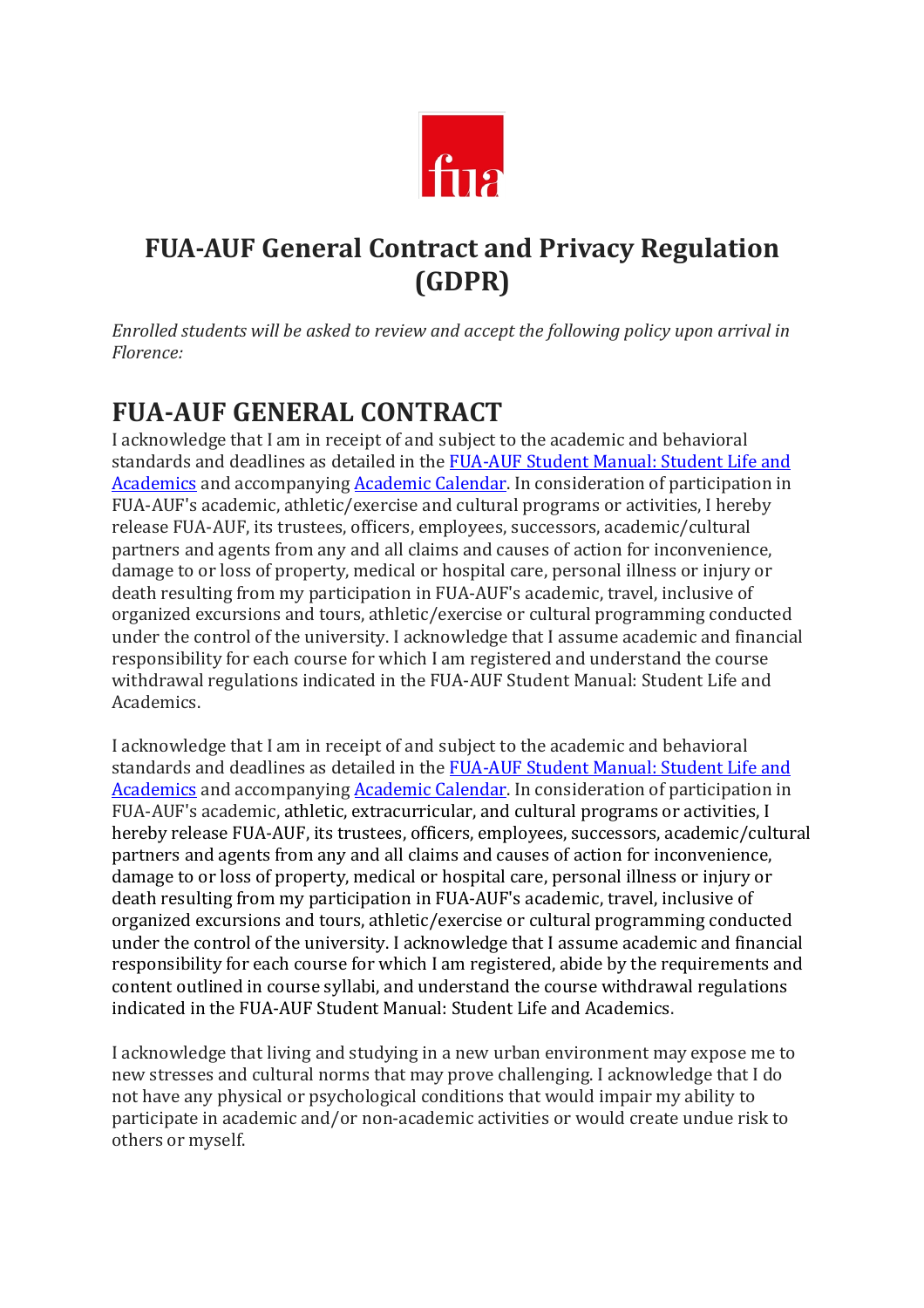I acknowledge that foreign travel and study may expose me to certain risks, some foreseeable others not, inclusive of but not limited to: serious injury, loss of life, crime, property damage, acts of war or terror and/or natural disaster. If I am a US citizen I acknowledge that I have been advised to consult the US State Department (DOS) for country specific relevant health and safety risk information for Italy or any country I may be travelling to. Further, I acknowledge I have been advised to enroll in the DOS STEP program for the duration of my time abroad. If I am not a US citizen, I acknowledge I have been advised to check the relevant ministry of foreign affairs for this comparable risk information. For country and region specific health risk information, I acknowledge I have been advised to consult the Centre for Disease Control (CDC) and the World Health Organisation (WHO).<&p>

I acknowledge that FUA-AUF maintains professional staff and emergency support services. I further understand that FUA-AUF does not have law enforcement, fire, medical, or ambulance services or facilities and that I may be best served in a serious emergency by immediately calling the appropriate public emergency number in the event of fire, severe illness, injury or criminal act as a precedent to contacting university personnel. These numbers are toll free and are contained in the FUA-AUF Student Manual.

If I have selected lodgings facilitated by FUA-AUF, I specifically acknowledge that I am subject to the standards contained in the relevant housing documents and forms. I acknowledge and explicitly grant license in favor of FUA-AUF, such that FUA-AUF may use my lawfully obtained image and likeness for legitimate university purposes inclusive of marketing

I acknowledge and explicitly grant license in favor of FUA-AUF, while otherwise retaining full right(s) of ownership, that  $FUA-AUF$  may use any creative works authored while enrolled in a course of study, whether traditional format, digital or otherwise, for legitimate university purposes.

I authorize FUA-AUF to disclose general directory/personal data for legitimate, noncommercial university purposes.

I confirm that I entered the Republic of Italy lawfully. I further understand that if I am not a EU citizen or permanent resident I must formalize my legal residency as a visiting student by obtaining my Italian residency documents. I understand that FUA-AUF will provide all the information and assistance needed to comply with interior ministry regulations but I acknowledge compliance is the sole responsibility of the undersigned. I confirm I am an emancipated adult with the legal capacity to execute this release. I understand that if I am less than age 21, and a resident of Alabama, Mississippi, Nebraska, Puerto Rico or Canada, my parent or legal guardian must also sign this release for it to be effective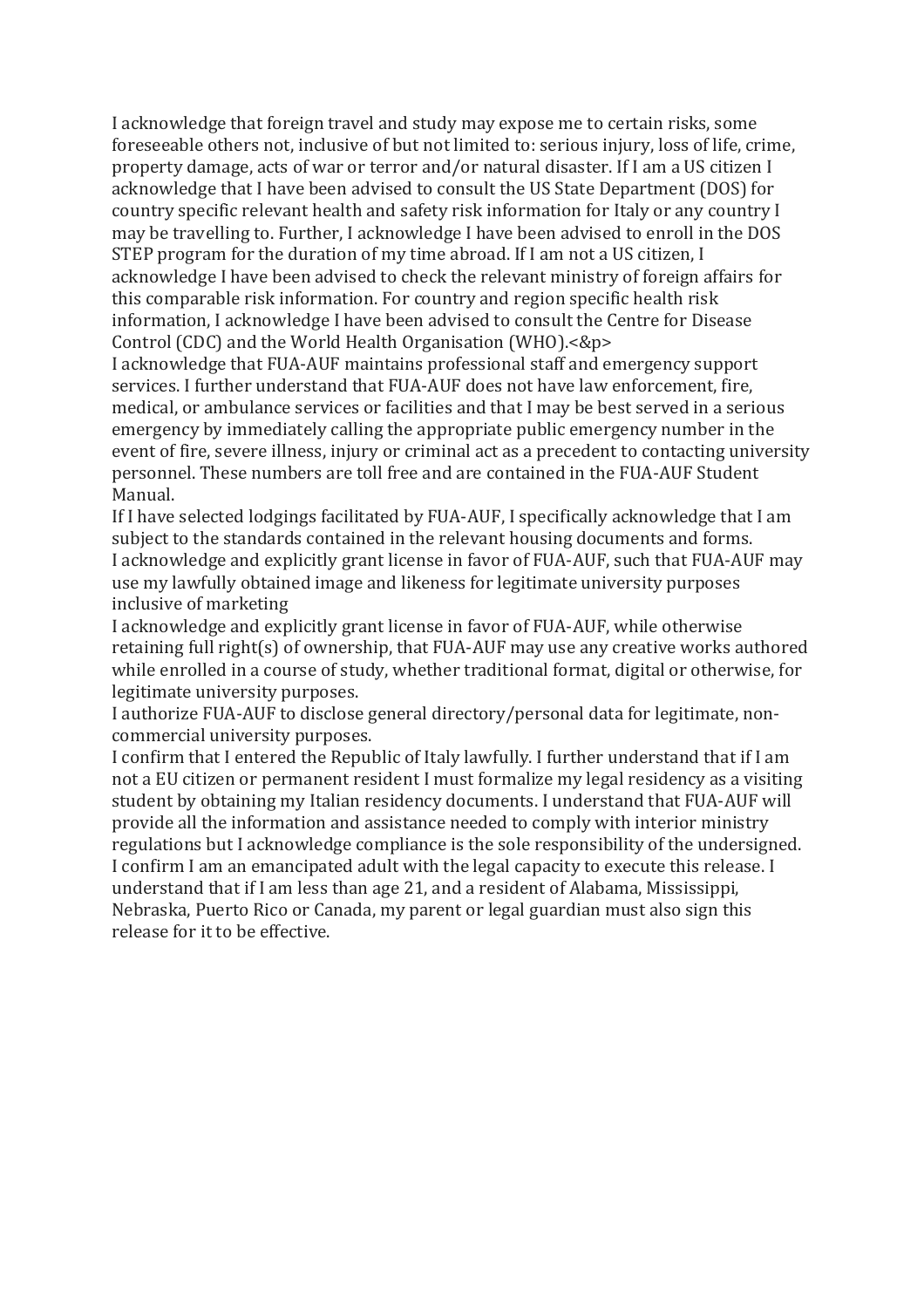# **PRIVACY REGULATION (GDPR) DISCLOSURE FOR STUDENTS AND LEARNERS**

In implementation of the EU Regulation 2016/679 *DATA CONTROLLER*

#### **FUA-AUF - FLORENCE UNIVERSITY OF THE ARTS - THE AMERICAN UNIVERSITY OF** *FLORENCE - S.r.l.*

Registered Headquarters in viale Spartaco Lavagnini n. 15, Firenze Administrative/Operative Headquarters: Palazzo Bombicci Guicciardini Strozzi, Corso Tintori 19-21, FIRENZE p. IVA 05475460480 n. REA n. FI-549656

### *PARTICIPATORY FOUNDATION*

# *PALAZZI FLORENCE ASSOCIATION FOR INTERNATIONAL EDUCATION*

Registered Headquarters Via Ricasoli, 26, 50100 Firenze, Administrative/Operative Headquarters Villa Brilli Peri, Via Guelfa 85-114-116 / FIRENZE p. iva 05957530487 n. REA FI-622601

*(herein jointly referred to as "FUA-AUF-FP" or "CONTROLLER"* 

CONTACT INFORMATION: Email address info@fua.it Phone  $+39$  055.246.90.16 Fax  $+39$  $055.247.8068$  Mon - Thu / 8.30AM to 5.30PM (GMT + 1)

In accordance with Art. 13 of EU 2016/679 Regulation ("GDPR" General Data Protection Regulation) and of Legislative Decree no. 196/2003, FUA-AUF-FP informs Users (e.g. aspiring students, enrolled in all the academic, experiential and specialization courses provided by FUA-AUF-FP, and former FUA-AUF-FP students) regarding the use of personal data concerning them. The compliance by FUA-AUF-FP with the legal obligations regarding transparency and mandatory publication of data and documents remains unaffected

# **1.** Nature of data, purpose of processing and legal basis.

The personal data collected and processed by FUA-AUF-FP are:

a) Those provided directly by Users, or by their respective university and / or colleges, at the time of enrollment in academic courses;

b) The fiscal and administrative data supplied for the needs related to the payment of fees;

c) The data provided from time to time by users relative to the specific service requested;

d) Data relating to the courses;

e) In a purely contingent manner, sensitive (health) and judicial data (magistrate investigations) exclusively for the fulfillment of legal and contractual obligations (assistance in case of injuries-illnesses and related information to family members or relatives identified by Users).

f) These data are processed exclusively for institutional purposes of FUA-AUF-FP (academic training), in particular for the obligations required by the contract and the law for the management of the educational and administrative relationship between FUA-AUF-FP and users, as well as for the provision of the specific services requested by users. The legal basis of the processing is therefore the fulfillment of contractual and legal obligations.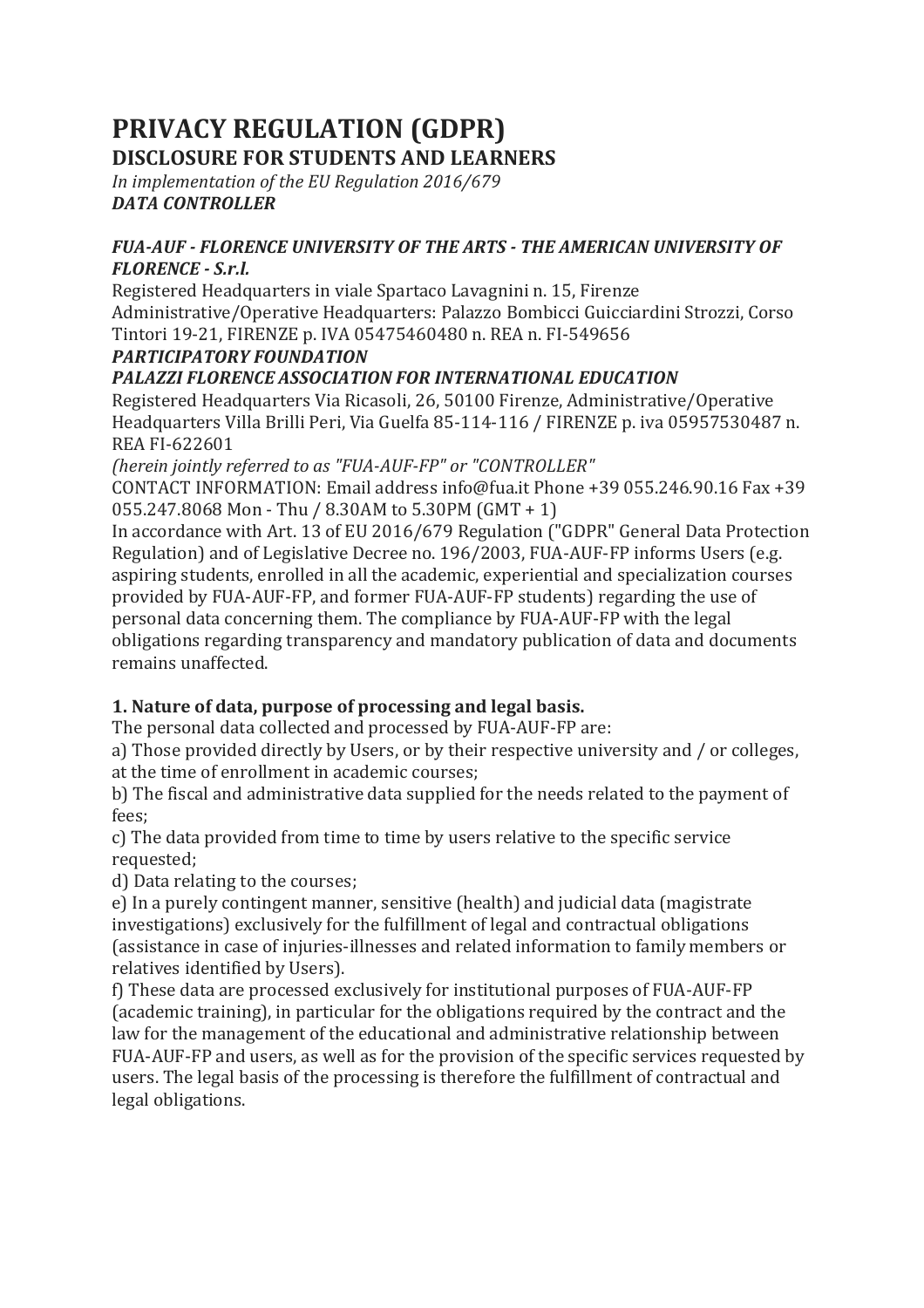# 2. Methods of processing, retention period and consequences of non-disclosure of **data.**

The treatment is carried out both in automated and manual mode, there are no fully automated decision-making processes or profiling. Data collection takes place in compliance with the principles of relevance, completeness and non-excess in relation to the purposes for which they are processed. Failure to provide the data referred to in paragraph 1, letters a), b), and d), preclude the establishment and continuation of the relationship with FUA-AUF-FP. The omitted supply of the data indicated in point 1, letters  $c$ ) and  $e$ ), makes it impossible to access the services requested or the performance of legal or contractual obligations. The personal data provided is processed in compliance with the principles of lawfulness, correctness and pertinence provided for by the law, also with the aid of IT and telematic tools for storing and managing the data, which will be kept for the duration of the contractual relationship and for the following 5 years with the exception of different legal obligations, and in any case in such a way as to guarantee their security and protect the privacy of the person concerned. The data may be processed anonymously for statistical activities aimed at improving the services offered.

# **3. Data Controllers and processors**

The sole data controller is FUA-AUF-FP as per the contact details above. Data processors are FUA-AUF-FP employees and collaborators who process the data in compliance with current laws on the matter, for institutional purposes and in compliance with legislative obligations.

### **4.** Categories of subjects to whom the data may be communicated or who may come across them as managers or processors.

Users' personal data may be communicated:

a) to public and private subjects in Italy or abroad (universities or colleges of the Students or official affiliates of FUA-AUF-FP) when communication is necessary for the performance of institutional functions of the requesting entity or for services requested by Users;

b) to some external subjects, identified as external supervisors of the treatment (Companies that manage the admission tests for limited number study programs); c) to public and private subjects if these subjects request it in order to facilitate the orientation, training and professional integration of students;

d) the bank that manages payment services as an independent holder and will provide the concerned party with information on the processing of data for which it is responsible.

Sensitive and judicial data may be communicated, in the context of the purposes indicated in point 1, only where required by law or regulation. In any case, the communication or dissemination of data required, in accordance with the law, by the public security authority, by the judicial authority or by other public entities for the purposes of defense, state security, and the detection of offenses, is reserved, as well as the communication to the judicial authorities, in compliance with legal obligations, where they are considered alleged criminal offences. Outside of the aforementioned cases, personal data are in no way and for any reason communicated or disclosed to third parties.